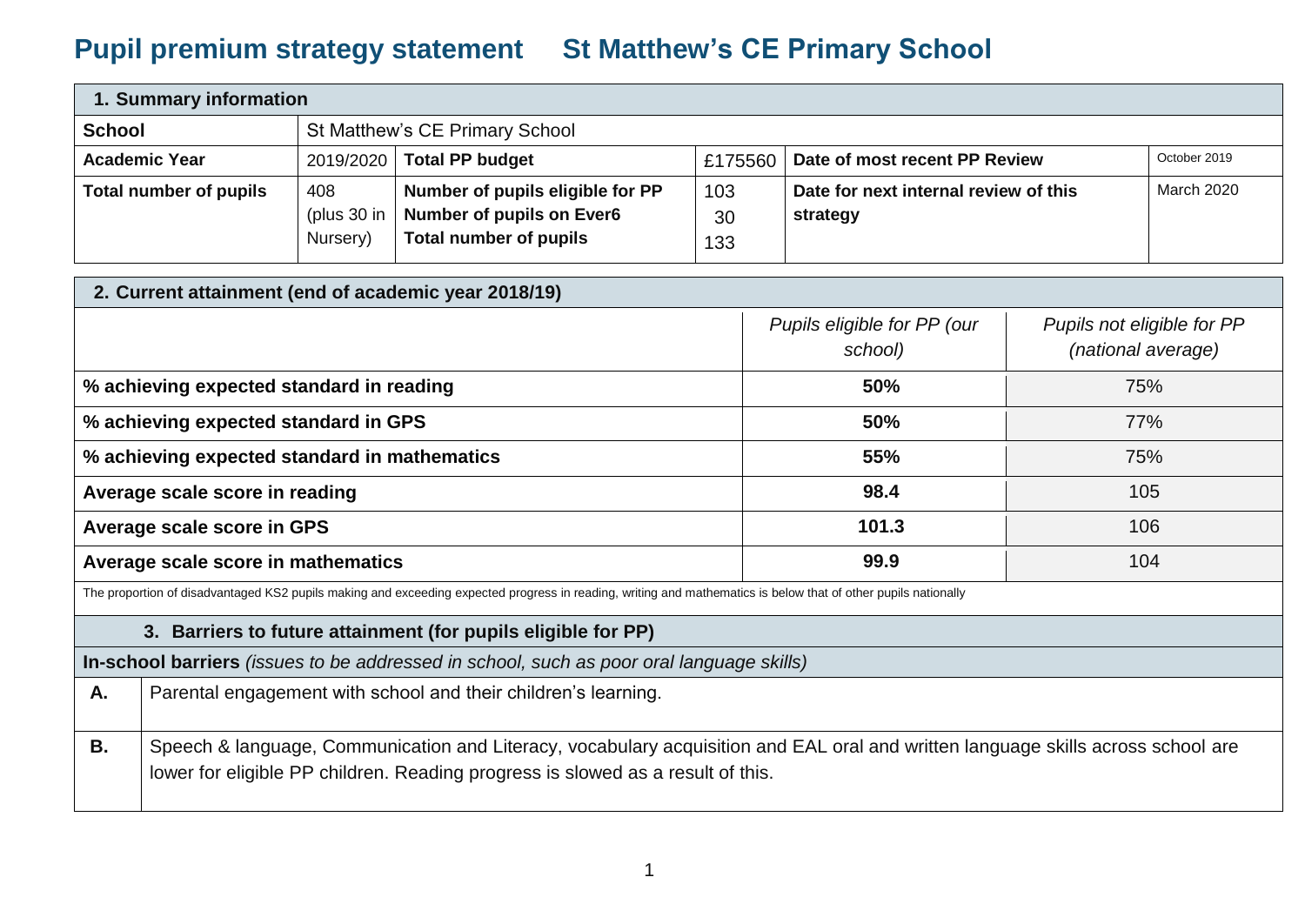| C.        | PSE factors - language deprivation leads to reduced social skills and thus lower self-esteem and in some, challenging behaviours as a            |                                                       |
|-----------|--------------------------------------------------------------------------------------------------------------------------------------------------|-------------------------------------------------------|
|           | result.                                                                                                                                          |                                                       |
|           |                                                                                                                                                  |                                                       |
|           | <b>External barriers</b> (issues which also require action outside school, such as low attendance rates)                                         |                                                       |
| A.        | Diverse catchment means that some children also come from difficult to reach families; emotional issues                                          |                                                       |
| B         | Children come from families that have a range of complex social and emotional issues including poor English skills and living in<br>deprivation. |                                                       |
| C.        | Attendance low for SEN support pupils 1                                                                                                          |                                                       |
| D.        | Significant number of pupil premium children are also SEN.                                                                                       |                                                       |
| Ε.        | Lack of life experiences and opportunity.                                                                                                        |                                                       |
|           | 4. Desired outcomes (Desired outcomes and how they will be measured)                                                                             | <b>Success criteria</b>                               |
| A.        | Gap between achievement of PP pupils and others in our school continues to be narrowed                                                           | End of year data - GLD and external<br>assessments    |
| <b>B.</b> | To raise achievement in writing, reading comprehension and key maths skills.                                                                     | In house tracking - Lancs pupil tracker<br>termly     |
| C.        | Reduce number of persistent absences.                                                                                                            | Percentage of attendance improves on<br>prior figures |

l

<sup>1</sup> 126 pupils on SIMS as SEN. 88<100% attendance; 57<95% attendance; 28<90% attendance & 12<80% this academic year to date (Oct 2019)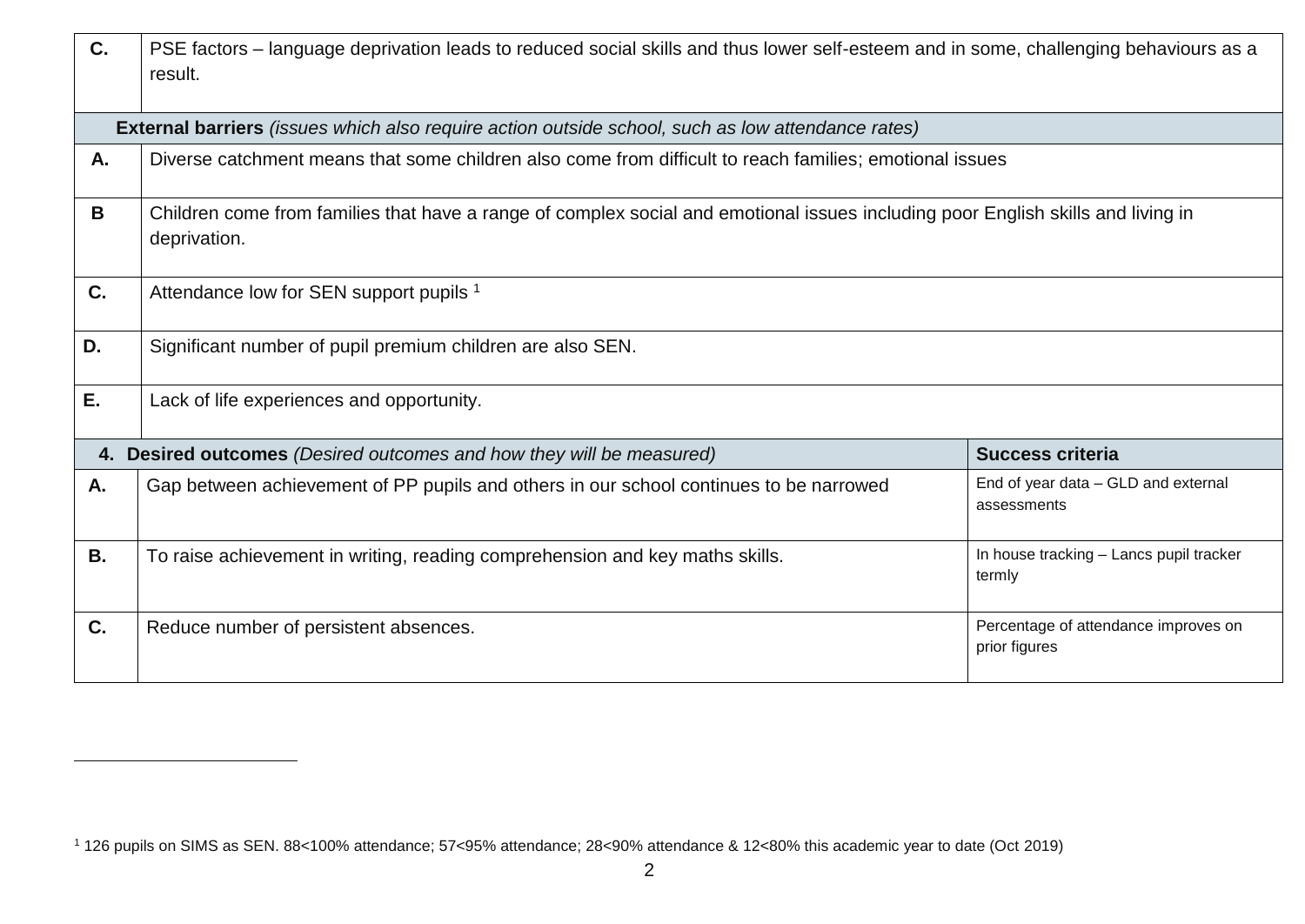| 5. Planned expenditure                                                           |                                                                                                                                                                                             |                                                                                                                                                                                         |                                                                                                           |                      |                                                   |
|----------------------------------------------------------------------------------|---------------------------------------------------------------------------------------------------------------------------------------------------------------------------------------------|-----------------------------------------------------------------------------------------------------------------------------------------------------------------------------------------|-----------------------------------------------------------------------------------------------------------|----------------------|---------------------------------------------------|
| Academic year                                                                    | 2019/20                                                                                                                                                                                     |                                                                                                                                                                                         |                                                                                                           |                      |                                                   |
| targeted support and support whole school strategies                             |                                                                                                                                                                                             | The three headings below enable schools to demonstrate how they are using the Pupil Premium to improve classroom pedagogy, provide                                                      |                                                                                                           |                      |                                                   |
| i. Quality of teaching for all                                                   |                                                                                                                                                                                             |                                                                                                                                                                                         |                                                                                                           |                      |                                                   |
| <b>Desired outcome</b>                                                           | Chosen action /<br>approach                                                                                                                                                                 | What is the evidence and<br>rationale for this choice?                                                                                                                                  | How will you ensure it<br>is implemented well?                                                            | <b>Staff</b><br>lead | When will you review<br>implementation?           |
| High quality teaching for<br>all in classroom with adult<br>support.             | Maintain high adult to<br>child ratios across<br>school.<br>Where appropriate,<br>provide targeted support<br>to access learning.                                                           | Additional adults provide<br>greater access to learning<br>and enable more focussed<br>input to be given to those<br>who need it. Using PP<br>funding to invest in long term<br>change. | Monitoring through                                                                                        | TLR for<br>PP        | Feb 2020 & May 2020                               |
| Improve rates of progress<br>for PP children in<br>comparison to their<br>peers. | TA led small group<br>work, regular<br>opportunities to read<br>and comprehend, IDL<br>programme.<br><b>Targeted Speech and</b><br>Language Therapy<br>support for those who<br>require it. | PP children make less<br>progress than their peers in<br>Reading and Writing.                                                                                                           | Learning Walks, evidence<br>scrutiny, pupil voice, pupil<br>progress meetings and<br>assessment outcomes. | TLR for<br>PP<br>HT  | Dec 2019<br><b>March 2020</b><br><b>July 2020</b> |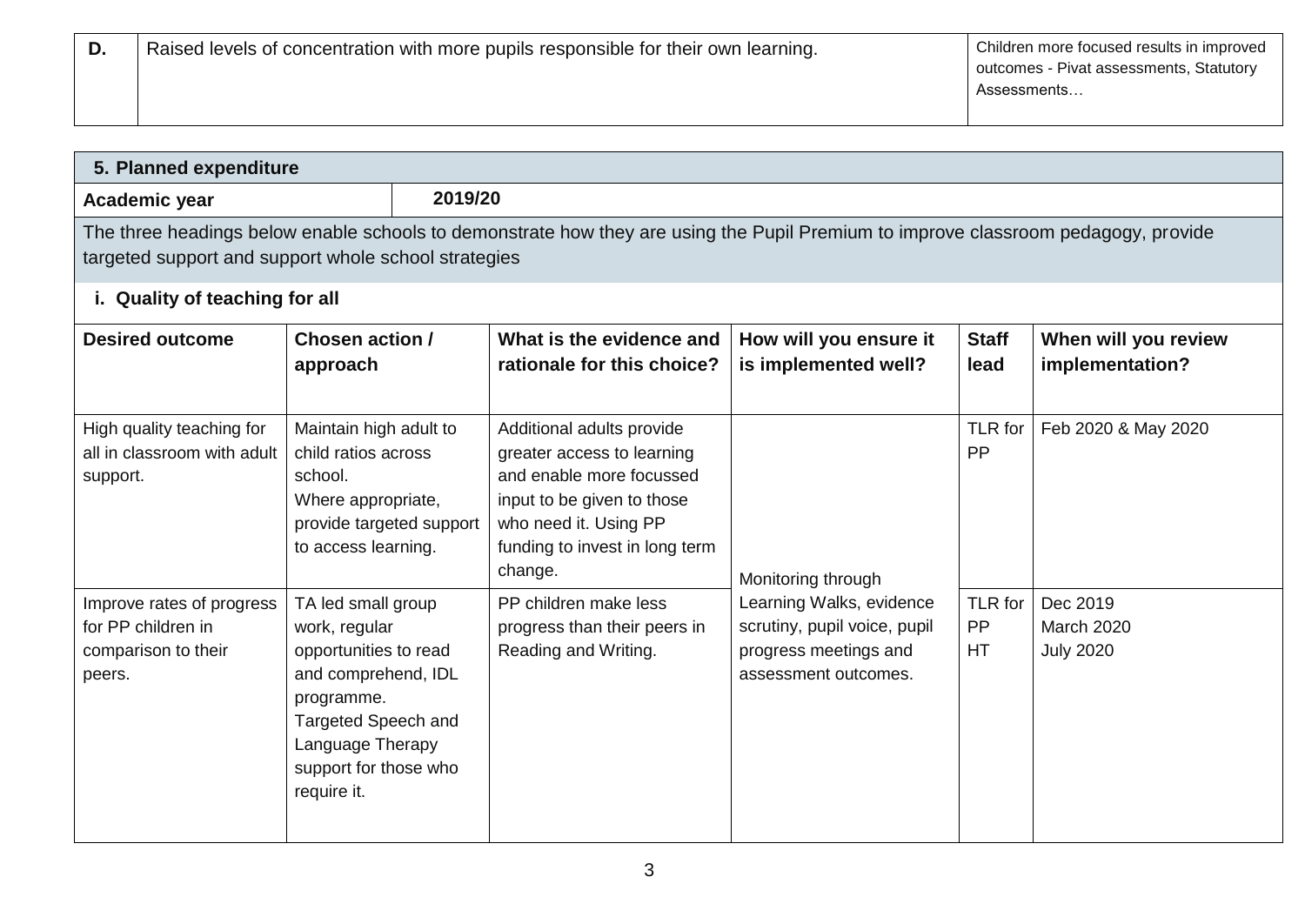| Enable those EAL<br>children from Eastern<br>Europe to learn<br>effectively and master<br>English efficiently.                        | Investigate <sup>2</sup> how to:<br>a) Access bilingual<br>support<br>Access IT apps<br>b)<br>that help children<br>to learn English | We do not have staff who<br>speak these languages and<br>do not have easy access to<br>support so our ability to<br>support language acquisition<br>is restricted.            | HT, English & EAL leads<br>monitor outcomes for these<br>children and improvements<br>in Reading and Writing. | HT<br>EAL<br>leads                  | Jan 2020<br>April 2020<br><b>July 2020</b>   |
|---------------------------------------------------------------------------------------------------------------------------------------|--------------------------------------------------------------------------------------------------------------------------------------|-------------------------------------------------------------------------------------------------------------------------------------------------------------------------------|---------------------------------------------------------------------------------------------------------------|-------------------------------------|----------------------------------------------|
| Provide quality<br>interventions that impact<br>positively on language<br>acquisition and therefore<br>Reading & Writing<br>outcomes. |                                                                                                                                      | Improve the abilities of<br>children in the basic skills so<br>that they can more easily and<br>effectively access classroom<br>learning close the gaps in<br>their learning. | English SLs lead on this<br>with TLR for PP.<br>SLT monitor impact of<br>provision.                           | TLR for<br>PP&<br>Eng<br><b>SLs</b> | Dec 19<br>Feb 20<br><b>May 20</b><br>July 20 |
|                                                                                                                                       |                                                                                                                                      |                                                                                                                                                                               | <b>Total budgeted cost</b>                                                                                    |                                     | £122,118                                     |

l

<sup>&</sup>lt;sup>2</sup> Cannot put a cost to this area as yet as it is one that needs investigating. Any costs in 2019/20 will have to come from School Budget Share.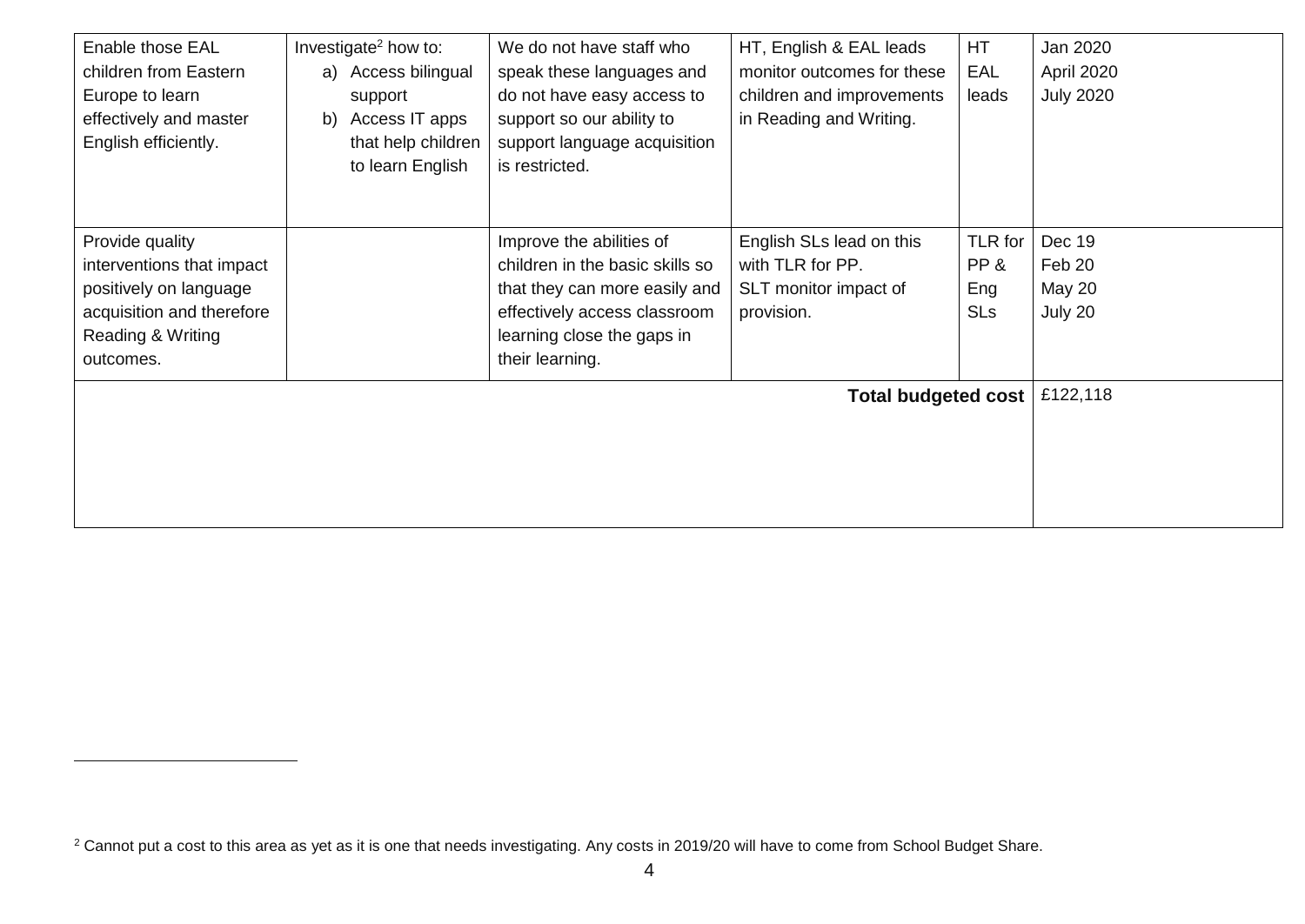| ii. Targeted support                                                                                    |                                                                                                                                                                                                                                                            |                                                                                                                                                                        |                                                                                                                                                                  |                                                         |                                                    |
|---------------------------------------------------------------------------------------------------------|------------------------------------------------------------------------------------------------------------------------------------------------------------------------------------------------------------------------------------------------------------|------------------------------------------------------------------------------------------------------------------------------------------------------------------------|------------------------------------------------------------------------------------------------------------------------------------------------------------------|---------------------------------------------------------|----------------------------------------------------|
| <b>Desired outcome</b>                                                                                  | <b>Chosen action / approach</b>                                                                                                                                                                                                                            | What is the evidence<br>and rationale for this<br>choice?                                                                                                              | How will you ensure it<br>is implemented well?                                                                                                                   | <b>Staff</b><br>lead                                    | When will you review<br>implementation?            |
| Children more aware<br>of healthy and<br>productive lifestyles<br>and how to care for<br>themselves.    | Revised Scheme of Work for<br>PSHE and provision of Sports<br>coach during lunchtimes to<br>engage children in healthy<br>activities.                                                                                                                      | Many children are not<br>physically active outside<br>of school and are not<br>aware of how to make<br>healthy lifestyle choices.                                      | Sports Coach - SLT<br>monitor at lunchtimes<br>(Sports Premium<br>enhances this provision)<br>Pupil Voice<br><b>Parental Feedback</b>                            | <b>Sports</b><br>Premium<br>Lead<br><b>PSHE</b><br>lead | <b>March 2020</b>                                  |
| Further improve<br>attendance rates &<br>punctuality, building<br>on the successes<br>already achieved. | <b>Maintain Family Support</b><br>Worker (FSW) & Learning<br>Mentor (LM) to work with<br>attendance lead and families to<br>engage families in ensuring that<br>children come to school<br>regularly and on time to<br>maximise learning<br>opportunities. | There has been a<br>positive impact from the<br><b>Walking Bus, Breakfast</b><br>Buddies and other<br>schemes for targeted<br>children.                                | Regular Inclusion Team<br>meetings with Dep HT and<br>monitoring of attendance<br>rates each week -<br>continued engagement<br>with Local Authority<br>officers. | <b>FSW</b><br><b>LM</b><br>Dep HT                       | Weekly attendance rates.<br>End of each half term. |
| Parents/Carers more<br>equipped to engage<br>with their children in<br>their learning.                  | Continue to provide learning<br>opportunities for parents/carers<br>through providing sessions for<br>adults to learn with their<br>children via LCC services.                                                                                             | Many parents/carers do<br>not feel able to support<br>their children in their<br>learning as they do not<br>have the understanding<br>required to be able to<br>do so. | Parental feedback on the<br>courses provided.<br>Monitor outcomes for<br>children of those who<br>attend.<br>Ensure sessions take<br>place each half term.       | <b>SLT</b>                                              | Jan 2020<br>April 2020<br><b>July 2020</b>         |
|                                                                                                         |                                                                                                                                                                                                                                                            |                                                                                                                                                                        |                                                                                                                                                                  | <b>Total budgeted cost</b>                              | £42,842                                            |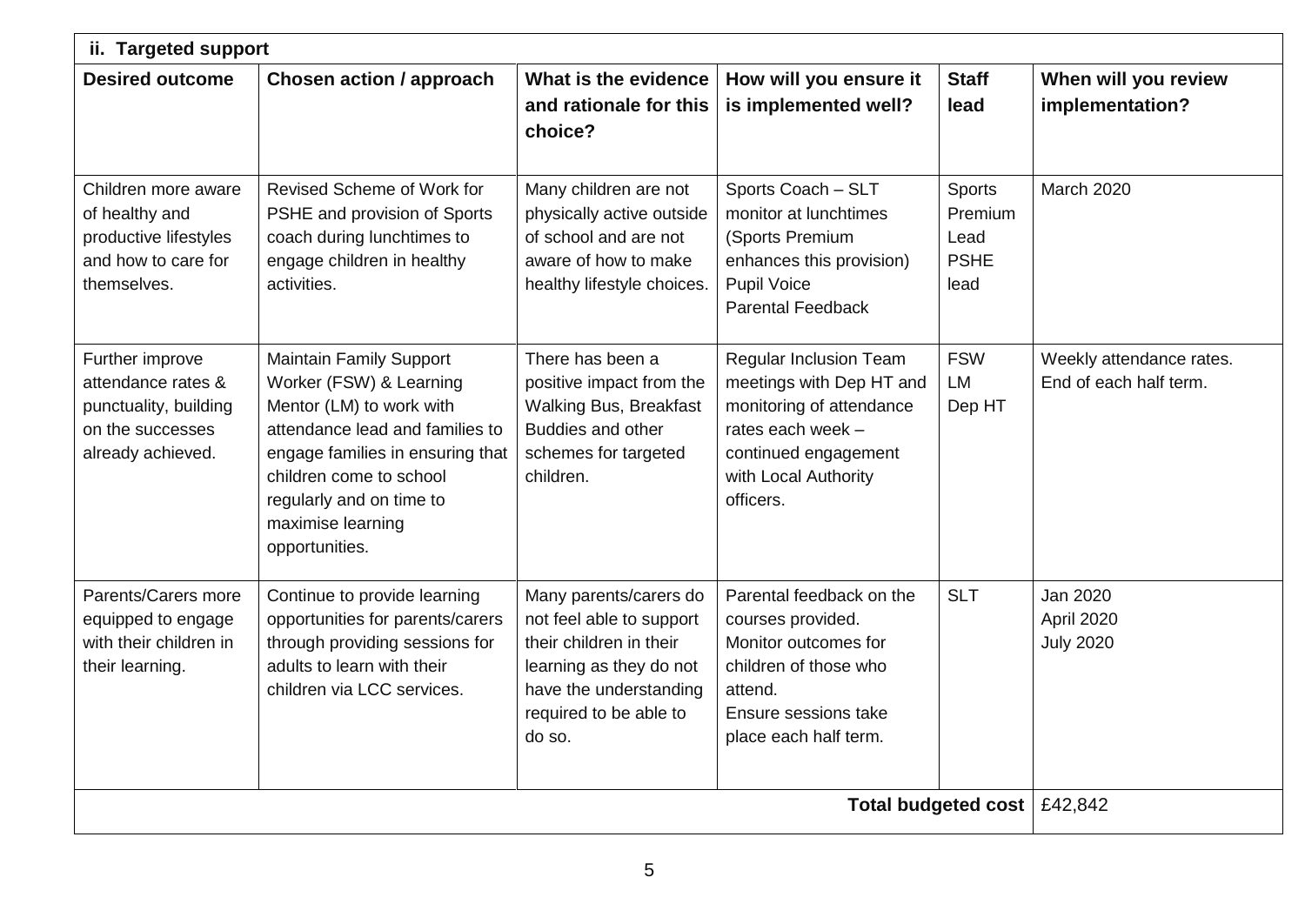|                                                                                                                                                                                  | iii. Other approaches                                                                                                                                                                           |                                                                                                                                              |                                                                                                                 |                                    |                                         |  |
|----------------------------------------------------------------------------------------------------------------------------------------------------------------------------------|-------------------------------------------------------------------------------------------------------------------------------------------------------------------------------------------------|----------------------------------------------------------------------------------------------------------------------------------------------|-----------------------------------------------------------------------------------------------------------------|------------------------------------|-----------------------------------------|--|
| <b>Desired outcome</b>                                                                                                                                                           | <b>Chosen action / approach</b>                                                                                                                                                                 | What is the evidence<br>and rationale for this<br>choice?                                                                                    | How will you ensure<br>it is implemented<br>well?                                                               | <b>Staff</b><br>lead               | When will you review<br>implementation? |  |
| Ensure that those<br>whose barriers to<br>learning are behaviour<br>related get the right<br>support to make<br>positive changes.                                                | Work closely with Golden Hill<br>Short Stay School (GHIST) to<br>provide bespoke strategies to<br>support those who need it in<br>order to make positive changes<br>to their behaviour choices. | There are PP children<br>who display challenging<br>behaviours that need<br>positive action to<br>address.                                   | SLT liaise with agencies<br>and meet with inclusion<br>team to monitor CPOMS<br>and behaviour lead's<br>logs.   | TLR for<br>behaviour<br><b>SLT</b> | $\frac{1}{2}$ termly                    |  |
| Ensure that ability to<br>pay does not prevent<br>PP children<br>participating fully in<br>school life.                                                                          | Set aside money in the PP<br>budget to pay towards trips and<br>other events / resources to<br>enable PP to participate.                                                                        | LSIP <sup>3</sup> Multiple<br><b>Deprivation Index</b><br>places locality<br>amongst bottom 20-<br>25% nationally.                           | HT will oversee the<br>spending of this money.                                                                  | <b>HT</b>                          | End of financial year.                  |  |
| Provide 'WOW' life<br>experiences for<br>children to enhance<br>their engagement in<br>learning.<br>Use past pupils as role<br>models to inspire this<br>generation of learners. | Each Year Group to identify<br>opportunities within curriculum<br>to provide 'WOW' moments.<br>Staff to contact past pupils for<br>photos and short bios of what<br>they are doing now.         | Provide opportunities<br>and experiences for<br>children that would<br>otherwise be out of their<br>reach.<br>Show them what is<br>possible! | Monitoring of curriculum<br>overviews by SLT.<br>Photo Wall/ photos<br>around school -<br>feedback from pupils. | <b>SLT</b>                         | 1/2 termly check on WOW<br>experiences. |  |
|                                                                                                                                                                                  |                                                                                                                                                                                                 |                                                                                                                                              |                                                                                                                 | <b>Total budgeted cost</b>         | £10600                                  |  |

l

<sup>3</sup> Lancashire School Information Profile.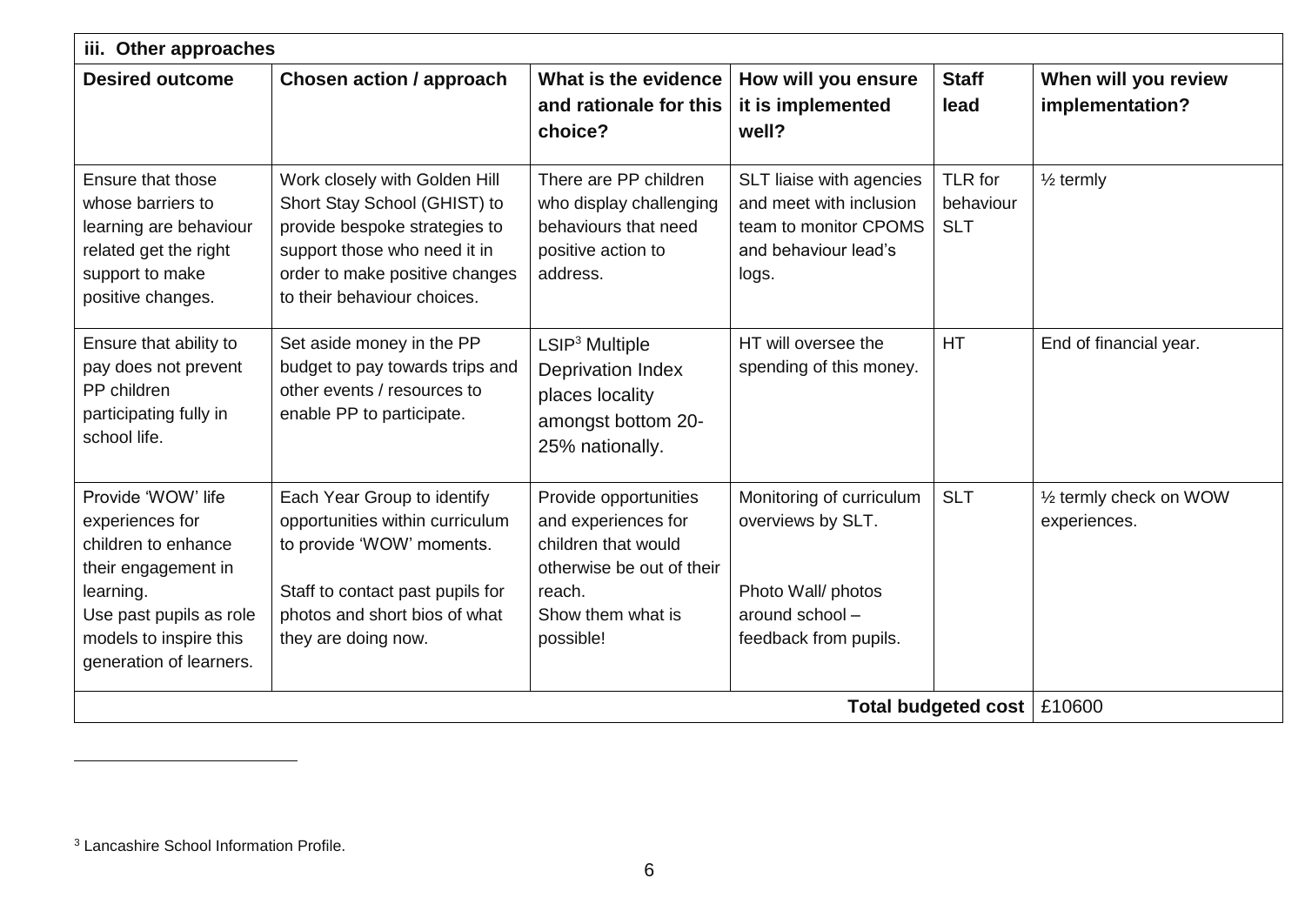|                                                                                  | 6. Review of expenditure                                                                                                                                                                                                          |                                                                                                                                                                                                                                                                                                               |          |                                                                                                                                                                                                                                                                                                                                                                                                                                                                         |             |  |
|----------------------------------------------------------------------------------|-----------------------------------------------------------------------------------------------------------------------------------------------------------------------------------------------------------------------------------|---------------------------------------------------------------------------------------------------------------------------------------------------------------------------------------------------------------------------------------------------------------------------------------------------------------|----------|-------------------------------------------------------------------------------------------------------------------------------------------------------------------------------------------------------------------------------------------------------------------------------------------------------------------------------------------------------------------------------------------------------------------------------------------------------------------------|-------------|--|
| <b>Previous Academic Year</b>                                                    |                                                                                                                                                                                                                                   | 2017-18                                                                                                                                                                                                                                                                                                       | £190,080 |                                                                                                                                                                                                                                                                                                                                                                                                                                                                         |             |  |
| i. Quality of teaching for all                                                   |                                                                                                                                                                                                                                   |                                                                                                                                                                                                                                                                                                               |          |                                                                                                                                                                                                                                                                                                                                                                                                                                                                         |             |  |
| <b>Desired outcome</b>                                                           | Chosen action /<br>approach                                                                                                                                                                                                       | <b>Estimated impact:</b> Did you meet the<br>success criteria? Include impact on<br>pupils not eligible for PP, if<br>appropriate.                                                                                                                                                                            |          | <b>Lessons learned</b><br>(and whether you will continue with this<br>approach)                                                                                                                                                                                                                                                                                                                                                                                         | <b>Cost</b> |  |
| Raise attainment in<br>English, developing<br>inference and<br>deduction skills. | High quality teaching,<br>structured guided reading,<br>additional guided reading<br>sessions, comprehension<br>interventions school reading<br>challenge.<br>Phased approach to<br>reading and writing<br>implemented in school. | All of these processes have been<br>implemented across school, have been<br>monitored and reviewed.<br>Outcomes for pupils at end of Key Stage<br>2 have stabilised with some improvement<br>in Higher Ability outcomes.<br>Lower down the school there is not clear<br>evidence of impact at end of KS1 yet. |          | With the appointment of a substantive HT<br>from April 2019, there is now a focus on<br>consistently seeing initiatives applied. A<br>review of Reading in October 2019 showed<br>that a refocus on guided and independent<br>reading was needed - work is being done<br>on pre-reading a text with children in order<br>to help them access books more easily.<br>Continue with the work on Guided Reading<br>to ensure that there is understanding of a<br>text read. |             |  |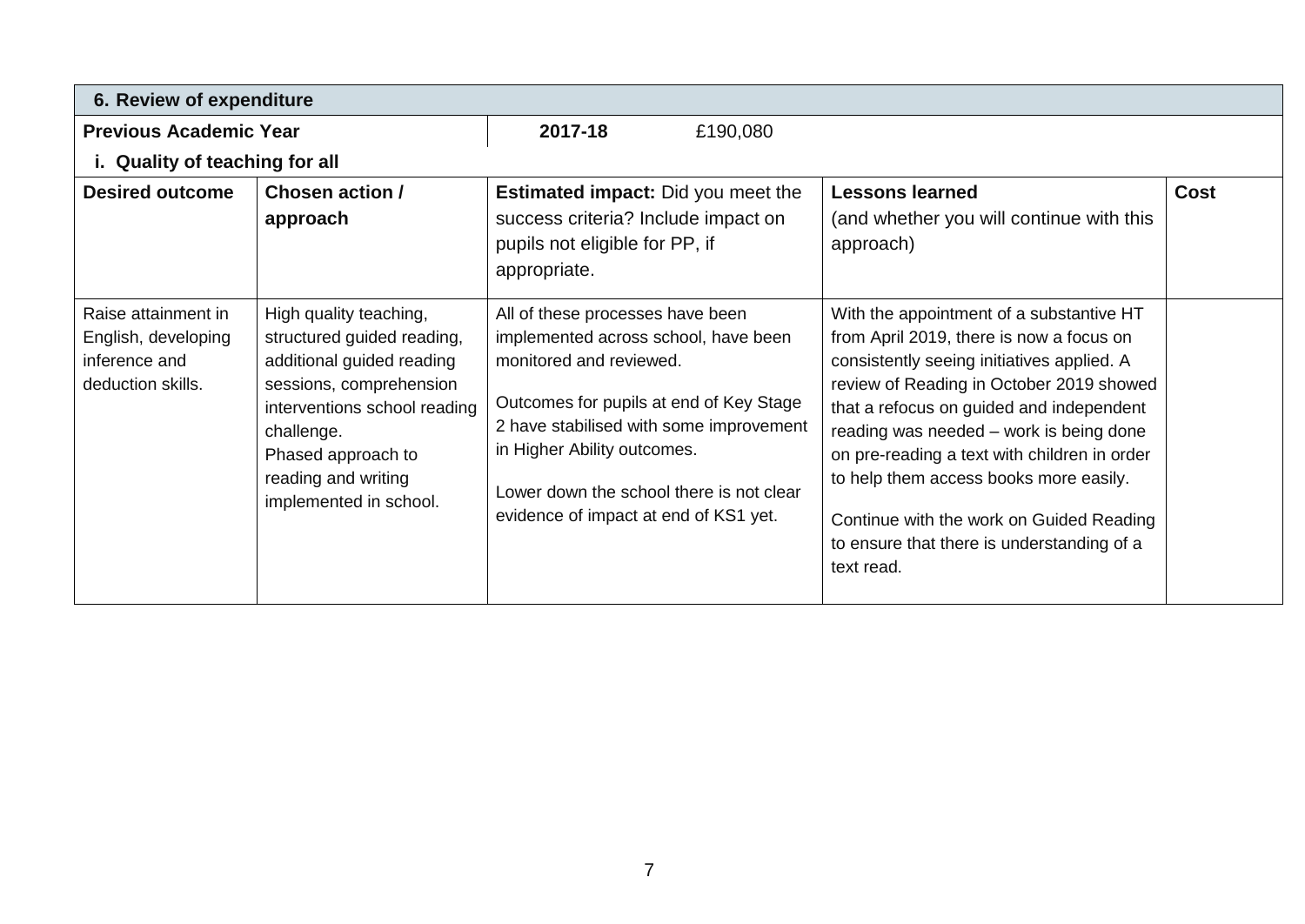| To improve the<br>language skills of<br>children across the<br>school so that they<br>can more fully access<br>the curriculum. | High quality teaching, using<br>the phased approach to<br>reading and writing.<br>High quality teaching of<br>vocabulary and language<br>acquisition.<br>Intervention groups | As above, no clear impact yet. New HT<br>has introduced a clear tracking system<br>into school which will better enable us to<br>track groups more effectively.<br>Monitoring and analysis of data available<br>shows that this is still an area that needs<br>addressing effectively.                                                                           | Continue with this approach.                                                                                                                                                                                                               |  |
|--------------------------------------------------------------------------------------------------------------------------------|------------------------------------------------------------------------------------------------------------------------------------------------------------------------------|------------------------------------------------------------------------------------------------------------------------------------------------------------------------------------------------------------------------------------------------------------------------------------------------------------------------------------------------------------------|--------------------------------------------------------------------------------------------------------------------------------------------------------------------------------------------------------------------------------------------|--|
|                                                                                                                                |                                                                                                                                                                              |                                                                                                                                                                                                                                                                                                                                                                  |                                                                                                                                                                                                                                            |  |
|                                                                                                                                | New curriculum put in place<br>with new exciting learning<br>opportunities. Within this<br>approach there will be a<br>focus on language<br>acquisition and<br>development.  | Revision of curriculum not completed but<br>is continuing under the new HT's<br>leadership. Work on intent is complete<br>and staff continue to revise the curriculum<br>to ensure that it is focused on language<br>acquisition and development as well as<br>being broad and balanced and relevant to<br>the needs of the children and the local<br>community. | Work continues on this area.                                                                                                                                                                                                               |  |
| To raise attainment in<br>mathematics by<br>further developing<br>application and<br>reasoning skills.                         | High quality teaching of<br>reasoning and application<br>skills.                                                                                                             | End of KS2 outcomes were much<br>improved at the end of 2018/19 compared<br>to previous two years.                                                                                                                                                                                                                                                               | Work continues on revising maths<br>curriculum, linked to language acquisition<br>and development to ensure that work on<br>reasoning as well as using and applying<br>improves. A focus on maths mastery is<br>being developed on 2019/20 |  |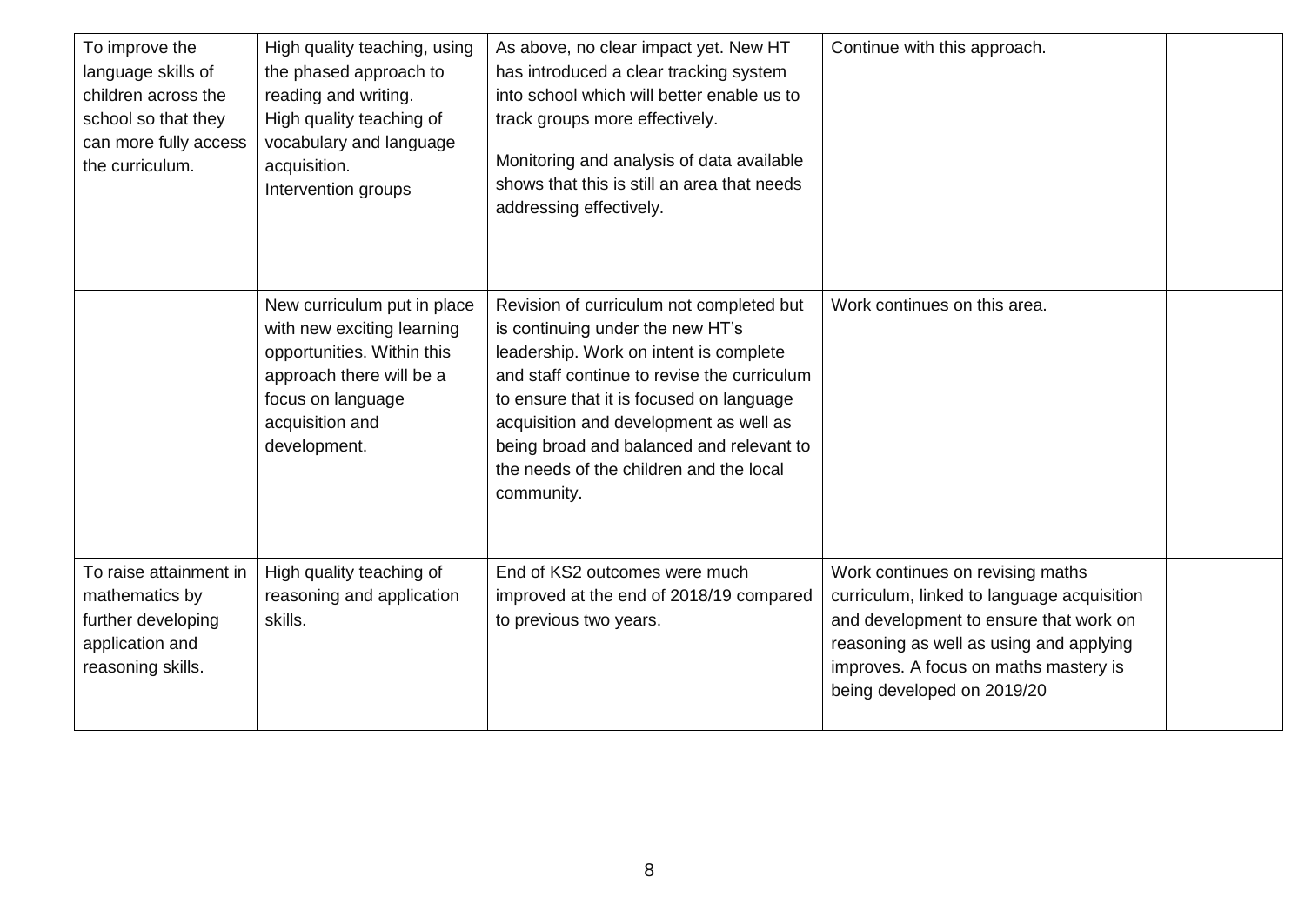| To remove barriers to                                                | Whole school assemblies,                                                                                                         | Most children have a positive attitude                                                                      | No specific focus on growth mindset but |  |
|----------------------------------------------------------------------|----------------------------------------------------------------------------------------------------------------------------------|-------------------------------------------------------------------------------------------------------------|-----------------------------------------|--|
| learning by changing                                                 | focused PSHE lessons and                                                                                                         | towards their learning and approach                                                                         | the principles of being open minded and |  |
| fixed mindsets to                                                    | developing the culture                                                                                                           | lessons and challenges with a 'can do'                                                                      | approaching learning with a positive    |  |
| growth mindsets.                                                     | across the school<br>community.                                                                                                  | attitude.                                                                                                   | attitude are continuing.                |  |
| To develop children's<br>capacity to become<br>independent learners. | Whole school training on<br>AFL strategies.<br>Effective use of AFL<br>strategies in class as part of<br>quality first teaching. | Those that do not have additional<br>needs/issues which are supported as<br>appropriate according to needs. |                                         |  |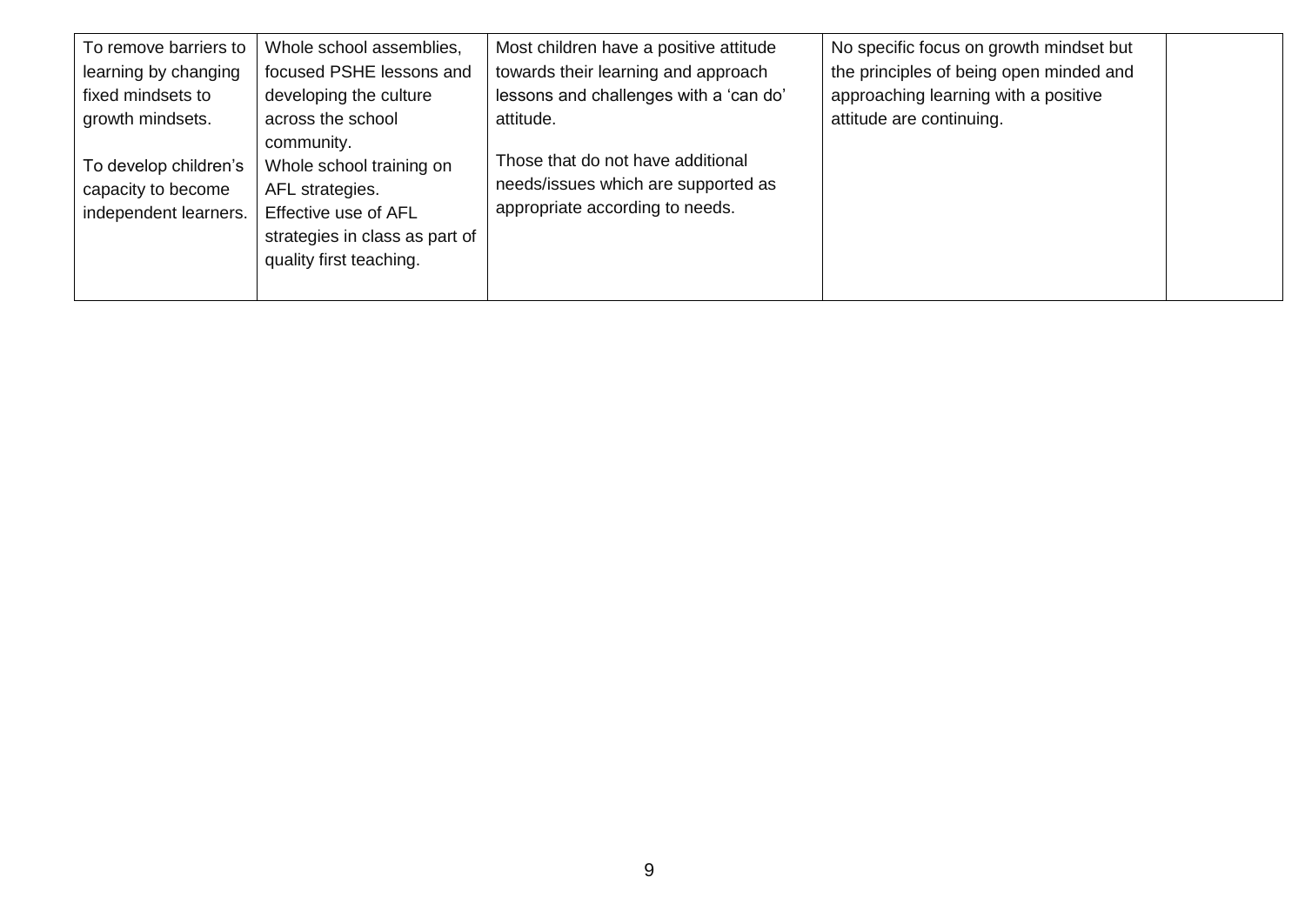| ii. Targeted support                                                                        |                                                                                                                                    |                                                                                                                                                                      |                                                                                                                                                                                                                         |             |  |  |
|---------------------------------------------------------------------------------------------|------------------------------------------------------------------------------------------------------------------------------------|----------------------------------------------------------------------------------------------------------------------------------------------------------------------|-------------------------------------------------------------------------------------------------------------------------------------------------------------------------------------------------------------------------|-------------|--|--|
| <b>Desired outcome</b>                                                                      | <b>Chosen action /</b><br>approach                                                                                                 | <b>Estimated impact: Did you meet</b><br>the success criteria? Include<br>impact on pupils not eligible for<br>PP, if appropriate.                                   | <b>Lessons learned</b><br>(and whether you will continue with this<br>approach)                                                                                                                                         | <b>Cost</b> |  |  |
| To support PP pupils<br>with SEN.                                                           | Maintain specialist SEN<br>teacher time to enable her<br>to continue work on speech<br>and language.                               | Analysis of work of SaLT teacher<br>shows that progress has been made.                                                                                               | Owing to the large number of children with<br>SaLT issues and lack of available support to<br>school, her work continues. This year her<br>work is more focused on working with children                                | £10k        |  |  |
| To track PP pupils who<br>are A,G &T to ensure<br>they make more than<br>expected progress. | Ensure all pupils have<br>personalised curriculum for<br>numeracy and literacy.<br>Interventions where                             | Tracking systems not in place - new<br>HT has taken on leadership of More<br>Able & Talented and is developing a<br>register to ensure these children are            | Current monitoring of MA&T children is not yet<br>good enough and more attention is needed in<br>this area to ensure that they are not 'left<br>behind'.                                                                |             |  |  |
| Access more SEN and<br>speech and language<br>support.                                      | Continue specialist SEN<br>teacher time for speech<br>and language opportunities                                                   | See above                                                                                                                                                            |                                                                                                                                                                                                                         |             |  |  |
| To support vulnerable<br>children with emotional,<br>social and educational<br>barriers.    | Create an Inclusion Team<br>including, behaviour and<br>attendance lead, SENCO,<br>Learning Mentors and a<br>school social worker. | Inclusion Team established. Some<br>personnel changes over the year but<br>now established and effective work<br>taking place in addressing barriers to<br>learning. | This approach continues and is being<br>developed. We are looking to appoint an<br>additional Learning Mentor to support more<br>children with emotional/behavioural difficulties<br>that present barriers to learning. |             |  |  |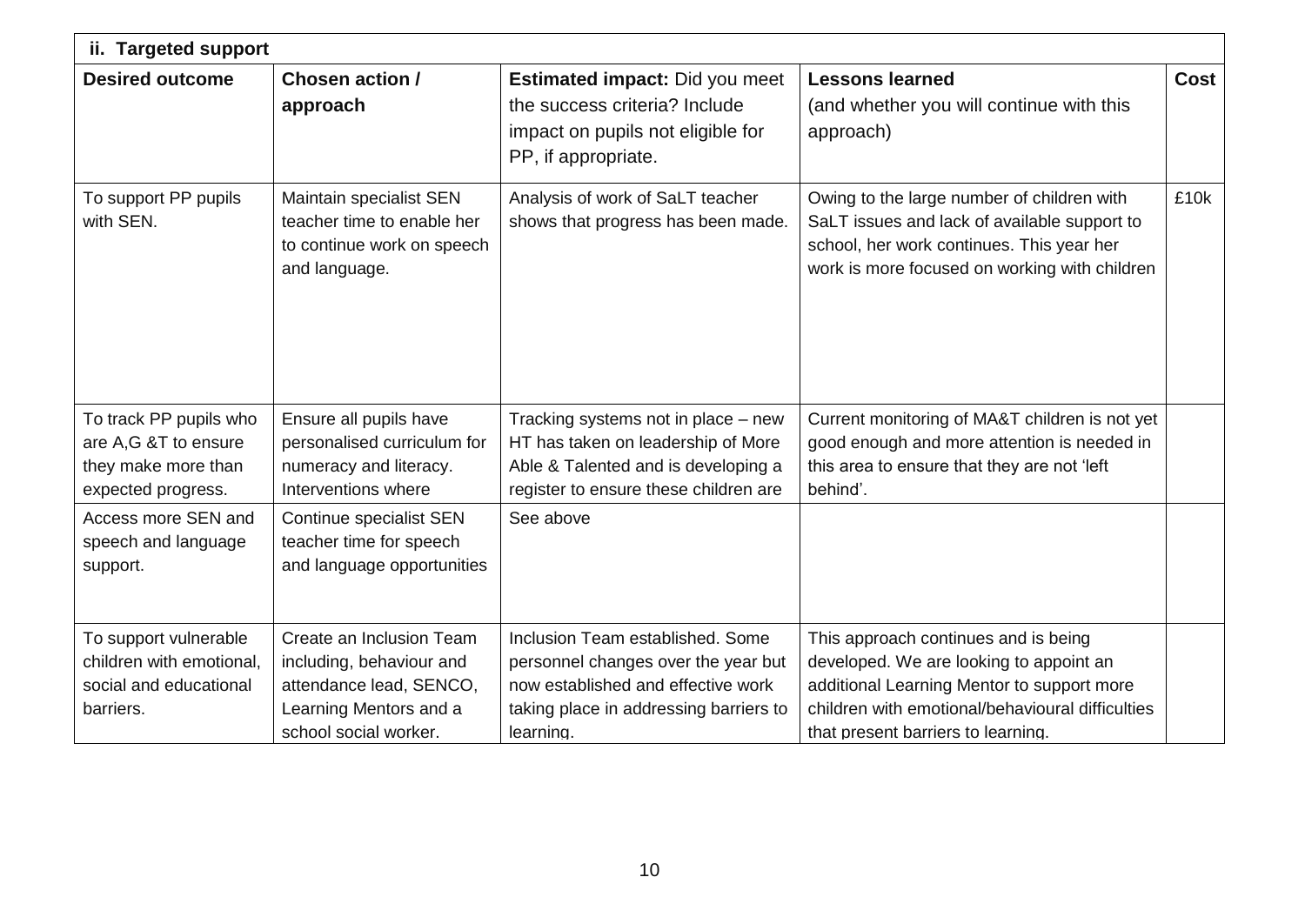| To support pupils in<br><b>English and Maths</b>                                              | Teaching assistant support<br>in core subject lessons                           | End of EYFS data shows positive<br>impact on progress given start points<br>- this is due, in part, to the high level<br>of experienced staff within the unit.<br>End of KS1 attainment is down again<br>compared to national. Lack of | Each class has a TA assigned to them and<br>this will continue in 2019/20 with additional TA<br>staff to support where possible.<br>New tracking system being implemented to<br>ensure that staff are aware of start/end points<br>to monitor impact of work done. |      |  |  |  |  |
|-----------------------------------------------------------------------------------------------|---------------------------------------------------------------------------------|----------------------------------------------------------------------------------------------------------------------------------------------------------------------------------------------------------------------------------------|--------------------------------------------------------------------------------------------------------------------------------------------------------------------------------------------------------------------------------------------------------------------|------|--|--|--|--|
| iii. Other approaches                                                                         |                                                                                 |                                                                                                                                                                                                                                        |                                                                                                                                                                                                                                                                    |      |  |  |  |  |
| <b>Desired outcome</b>                                                                        | <b>Chosen action /</b><br>approach                                              | <b>Estimated impact: Did you meet</b><br>the success criteria? Include<br>impact on pupils not eligible for<br>PP, if appropriate.                                                                                                     | <b>Lessons learned</b><br>(and whether you will continue with this<br>approach)                                                                                                                                                                                    | Cost |  |  |  |  |
| To improve the<br>attendance and<br>punctuality of PP pupils<br>and to raise well-being.      | Set up a 'Walking bus' to<br>collect the pupils and<br>provide their breakfast. | More children attending more<br>frequently and having access to food<br>at the start of the day.<br>Not all families make good use of<br>this service, this is followed up by<br>Inclusion Team/ Caritas Worker.                       | Some will not engage, almost no matter what<br>we try to do. We are resilient and we will not<br>give up. We are continuing this approach and<br>will look at if it can be expanded.                                                                               |      |  |  |  |  |
| To offer pupils breadth<br>of experiences,<br>activities and<br>extracurricular at no<br>cost | Activities linked to learning<br>and sport                                      | Staff have worked to provide a range<br>of experiences to support learning<br>and broaden experiences. Use of<br>Sport Premium has also allowed<br>access to more physical activities<br>linked to wellbeing.                          | Cost is still a barrier to many experiences but<br>there are a range of local opportunities which<br>can still be exploited - ie Harris, UCLAN                                                                                                                     |      |  |  |  |  |